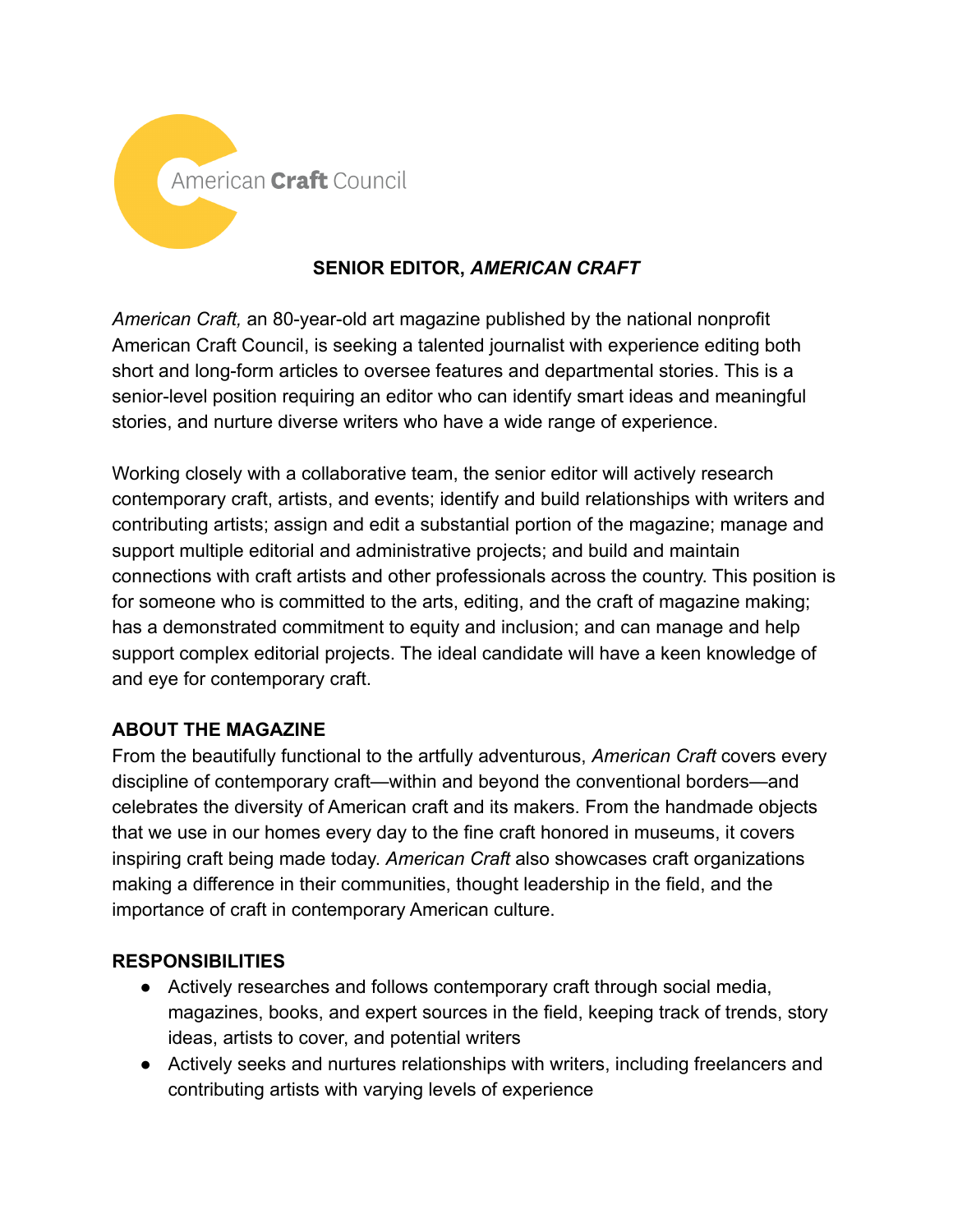- Assigns and edits features and department articles for the quarterly print magazine; shepherds articles through all phases of development: concepting, contracting with writers, working with writers on developmental edits and meeting deadlines, fact checking, collaborating with the editor in chief and art directors on layouts, caption writing, copy editing, and proofreading
- Manages incoming submissions and pitches, bringing relevant ideas to the editorial team; handles correspondence
- Monitors and responds to letters from readers; compiles letters for publication
- Regularly updates editorial runsheet and other databases to keep them current
- Occasionally writes for print and online as assigned
- Occasionally represents *American Craft* at craft shows and conferences
- Performs other tasks as needed
- Supports ACC's mission of connecting and galvanizing diverse craft communities to cultivate and advance craft's impact in contemporary American life

# **QUALIFICATIONS**

- Smart editorial instincts and an orientation toward high-quality professional journalism with strong editing and reporting skills
- Strong creative and strategic mindset with ability to identify new ideas and help shape a meaningful publication
- Demonstrated ability to inspire and guide writers to create engaging, accurate articles
- Bachelor's or Master's degree in journalism, English, communications or related field, or equivalent, relevant experience
- Minimum of five years editorial experience, with a strong comfort level with magazine storytelling
- Proven writing and editing skills and a portfolio of published pieces
- Thrives in a high-volume, fast-paced environment with evolving priorities
- Proactive problem solver with proven ability to help oversee complex projects, set priorities, and manage time to be highly organized with complex deadline-driven projects
- Excellent interpersonal, communication, and presentation skills; ability to develop good working relationships
- Strong organizational skills and project management skills required; experience in Adobe Acrobat, Adobe InDesign, Google Workspace, and/or AirTable preferred
- Proven commitment to diversity, equity, and inclusion
- History of teamwork, curiosity, and willingness to roll up one's sleeves to get the job done